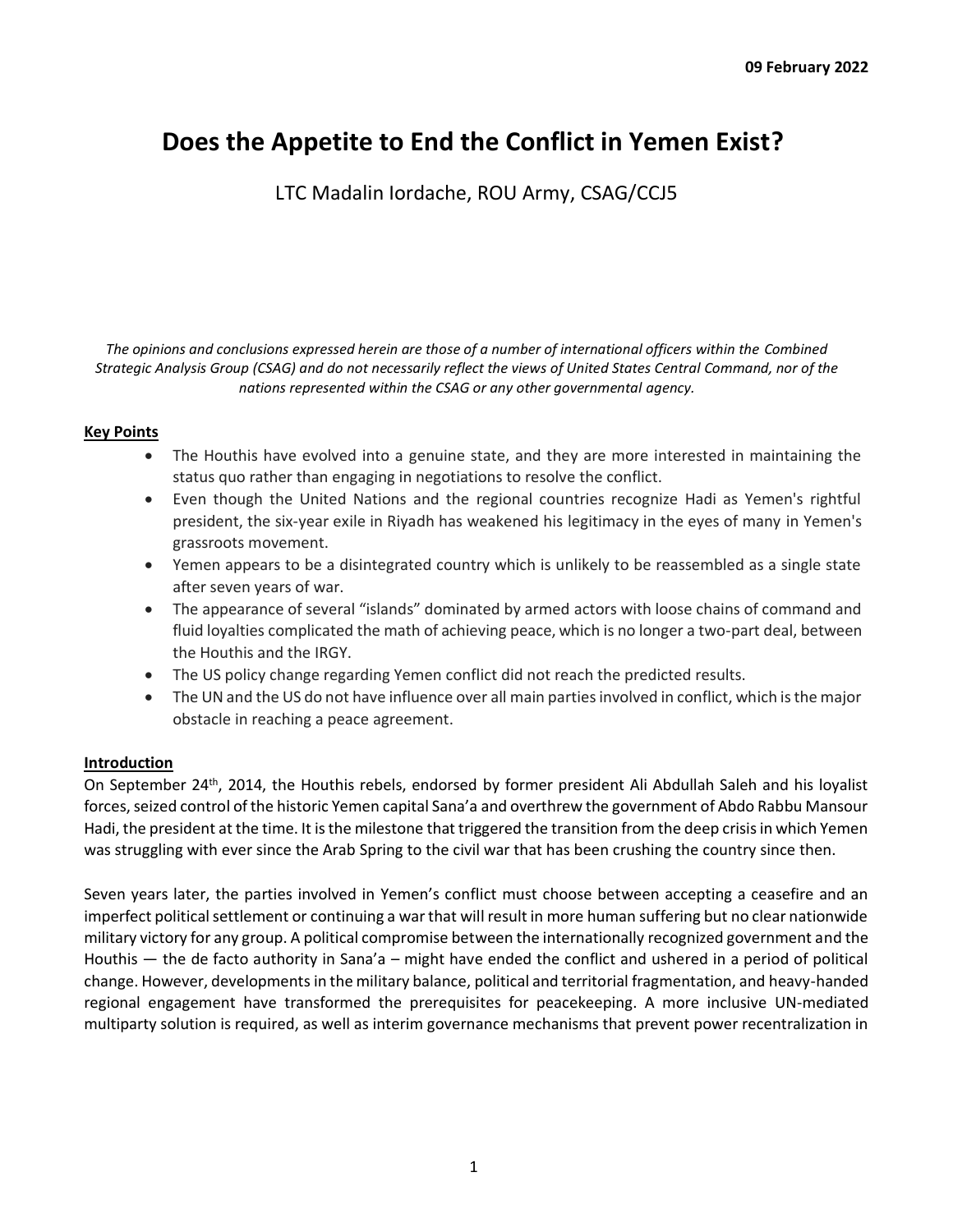Sana'a in favor of just one or two parties.<sup>1</sup> This paper will first identify the main actors involved in the conflict and then will examine their attitudes regarding a potential peace agreement.

## **The actors**

Initially starting as a two-sided story, the conflict between Houthis and Government forces evolved, developed, and forked in an unpredictable way. Who are the main actors that are confronting and influencing the war in Yemen? Locally, the power is disputed between the Houthi rebels, the International Recognized Government of Yemen (IRGY), and the Southern Transitional Council (STC). Alongside them are expanding number of armed groups, all of which have different goals and trajectories emerging during the conflict. Regionally, the Kingdom of Saudi Arabia (KSA) and United Arab Emirates (UAE) are the most important players since both are the major contributors to the coalition empowered by the United Nations (UN) to restore peace. Undoubtedly, the Islamic Republic of Iran is involved in this conflict supporting the Houthis. In addition, the UN has the lead when it comes to international conflicts, backed up by the US.

## **The Houthis are more interested in maintaining the status quo rather than going to the negotiations table**

After fighting six wars against the central government since 2004, the Houthis, also known as Ansar Allah, understood that to achieve their goals they need to continuously evolve and adapt to the internal and regional conditions and take advantage of any opportunity that is presented. The brief marriage of convenience with former president Ali Abdullah Saleh was the turning point that aided them not only to take over the capital Sana'a but also to absorb important military assets and national intelligence agencies. "Large portions of their arsenal come from absorbing — by negotiation or coercion — units of the Yemeni military, as well as from looting national army stockpiles, forging alliances with tribal militias, and making purchases on the black market."<sup>2</sup>

On the regional level, the Houthis have the support of the Islamic Republic of Iran. Largely portrayed as an Iranian proxy operating in Yemen, the Iranian relationship with the Houthi movement presents itself to be more like a partnership than a patron-proxy. Most likely, the Houthis began to receive Iranian help around 2009, even if that initial backing was insignificant, as Yemen was not a top priority for Iran at the time. During the Arab Spring, mass protests and elite infighting weakened an already vulnerable Yemeni regime, creating a vacuum which was perfectly exploited by Iran. It is impossible to precisely quantify how much of the Houthi movement's success is the result of Iranian support, but it has certainly played an important role in helping them becoming more powerful. Iran has provided direct and indirect support through the Iran Threat Network (ITN) via Lebanese Hezbollah in the form of financing, training, military expertise, political and media organizing and weapons. "In addition to providing the group with an increasing number of small arms, Iran has been delivering more advanced and lethal weapons as well. In many cases, Iran uses complex smuggling and procurement networks to provide more technologically advanced parts that the Houthis then combine with other locally acquired or produced ones. They assemble these parts into working weapons with technical assistance from Hizballah and Islamic

<sup>1</sup> "Rethinking Peace in Yemen", International Crisis Group, July 2, 2020, https://www.crisisgroup.org/middle-east-northafrica/gulf-andarabian-peninsula/yemen/216-rethinking-peace-yemen (accessed August 20, 2021)

<sup>&</sup>lt;sup>2</sup> Thomas Juneau, "How Iran helped Houthis expand their reach", War on the Rocks, August 23, 2021, https://warontherocks.com/2021/08/how-iran-helped-houthis-expand-their-reach/ (accessed August 22, 2021) <sup>3</sup> ibid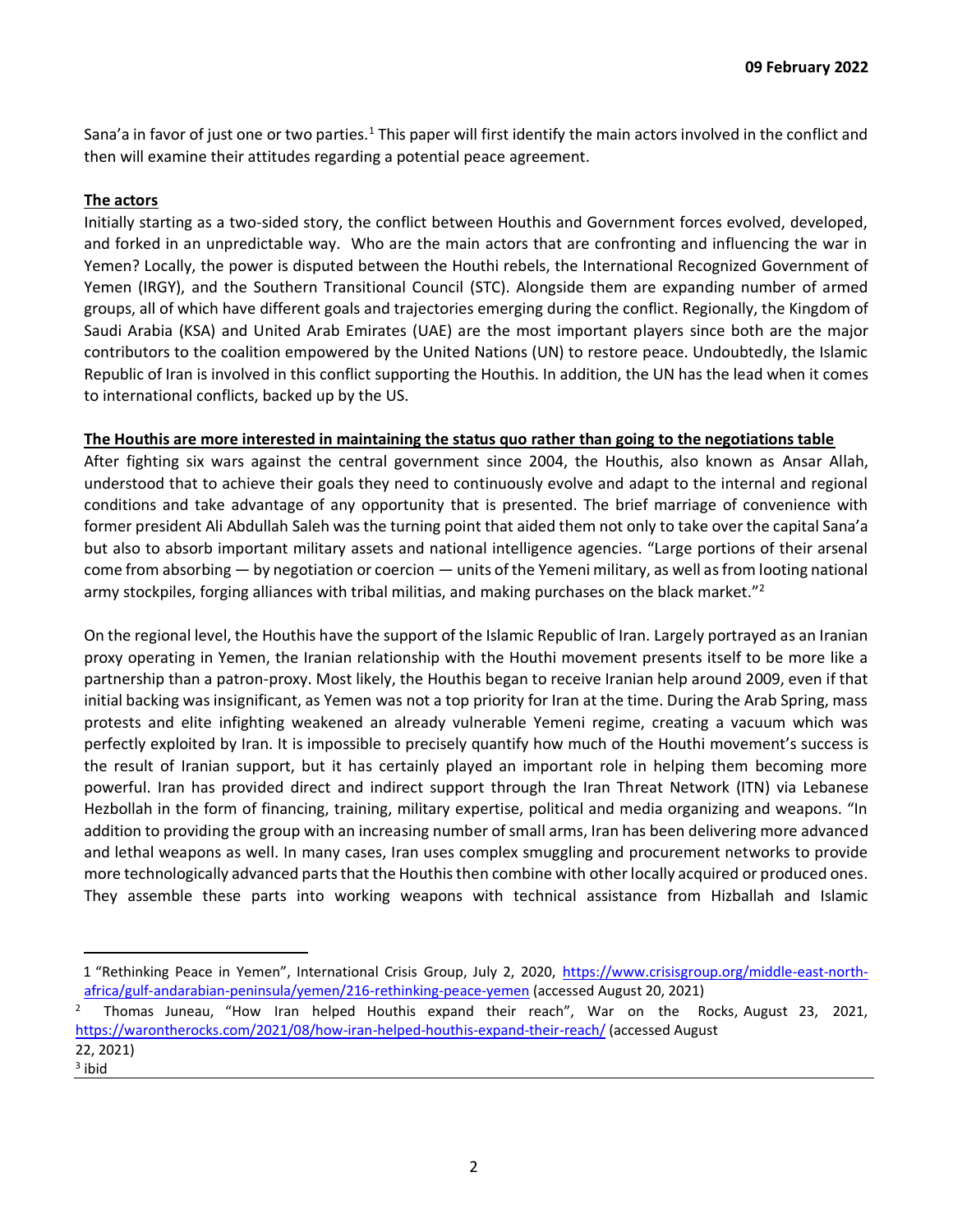Revolutionary Guard Corps (IRGC) advisers. This approach has allowed the Houthis to now field short and longrange drones and an increasingly diversified fleet of missiles capable of striking deep inside Saudi Arabia."<sup>3</sup>

In the last report addressed to UN President of the Security Council, regarding the arms smuggling, the Panel of Experts on Yemen "documented several supply routes to the Houthis involving traditional vessels (dhows) in the Arabian Sea. Arms and equipment are trans-shipped in Omani and Somali waters to smaller boats, with the cargo being delivered to ports on the south coast of Yemen and smuggled overland to the Houthis or, in some cases, through the Bab-el-Mandab directly to Houthi-held areas."<sup>4</sup>

Since the beginning of the conflict, the Houthi rebels have made significant headway in pursuing their political and military objectives. They are the dominant group in Yemen and have evolved from the "seized state" phase to present itself as a genuine state. Controlling the biggest part of the Yemeni population, the Houthis have institutionalized their own government and ministries, restructured the state institutions, inherited military intelligence agencies, developed cultural courses and indoctrination camps for children, collected taxes , and have influenced monetary policy.<sup>5</sup> In 2019, the Houthis succeeded in collecting at least \$1.8 billion in state revenue to help fund its war effort.<sup>6</sup> The Houthis have established a state, and they are not willing to bargain with anybody for a deal that will end up in sharing the power.

Yet, in regard to the Houthi rise to power, it is admitted that the group has reaped enormous benefits from the weakness of its enemies. "The Hadi government is incompetent, corrupt, and fragmented, and it has little legitimacy among the Yemeni population. The pro-government coalition is barely held together by Saudi support, and its members sometimes fight each other as much as they fight the Houthis. The Houthi movement is also less reliant on Iranian support than the Hadi government is on Saudi Arabia. If Iran cut off its support, the Houthis would remain dominant. If Riyadh cut off its support, the fragile coalition supporting Hadi would collapse."<sup>7</sup>

The Houthi de facto government's mechanism has encountered no serious opposition from the local population who live in their controlled territories. The Houthis rely on two things in order to control any uprising: they rely on violence, so people are afraid to resist them and also count on legitimacy given to them by Saudi intervention in Yemen. Additionally, most of the rebels came from the street and they are familiar with the ways that people can diminish government power, so they are using intelligence to oppress any kind of movement even before it started. On the other hand, the Houthis provide a relatively stable and predictable environment in ruled areas, which is a much better alternative than IRGY can offer.

The Iranian-Houthi diplomatic partnership has become official in 2020 when Iran appointed its ambassador in Sana'a. "The appointment in October of Hassan Erylou to the diplomatic post, unfilled for five years, made Iran the first country in the world to recognize the Shia Houthi movement as the legitimate government since they seized Sanaa... Ali Khamenei, Iran's supreme leader, granted an audience to a Houthi representative in August 2019, followed closely by the appointment of an ambassador from the NSG to the Islamic Republic."<sup>8</sup>

<sup>4</sup> UN Panel of Experts on Yemen, "Final report of the Panel of Experts on Yemen", January 25, 2021, 3

<sup>&</sup>lt;sup>5</sup> "Can a New U.N. Envoy Produce Peace in Yemen?", The Arab Gulf States Institute in Washington, July 15, 2021, https://www.youtube.com/watch?v=XGgvJDILDGs (accessed August 25, 2021)

<sup>6</sup> UN Panel of Experts on Yemen, "Final report of the Panel of Experts on Yemen", January 25, 2021, 35

<sup>7</sup> Abdulghani Al-Iryani, "With Enemies Like These, Who Needs Friends?", Sana'a Center For Strategic Studies, October 15, 2020, https://sanaacenter.org/publications/analysis/11729 (accessed August 25,2021)

<sup>&</sup>lt;sup>8</sup> Economist Intelligence, "New Iranian ambassador meets Houthi prime minister", November 12, 2020,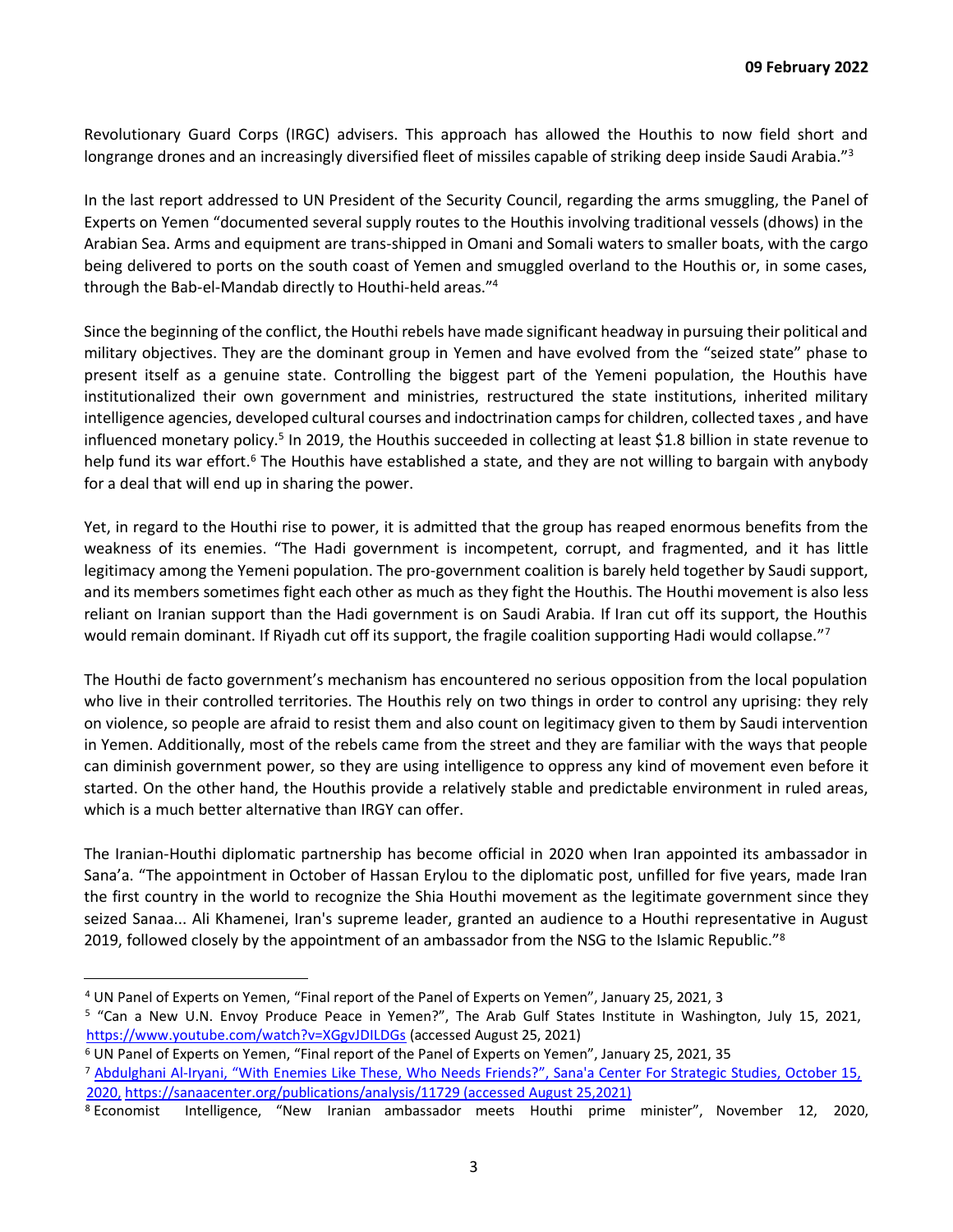For now, the Houthis do not have any interest in getting involved in any peace negotiations. Furthermore, they recently launched a very aggressive campaign to conquer Marib, the governorate which will give them control of Yemen's oil and gas handling infrastructure. This will cement Ansar Allah's control of northwest Yemen, will ensure its future economic viability and will also offer them the upper ground in case of any future negotiations.

When it comes to bargaining, the Houthis have never engaged in any discussions which did not conclude in their favor. The 2018 UN facilitated Stockholm Agreement was a turning point in the Yemen conflict because it stopped the major operations of the coalition that would have taken the major port of Hodeidah from the Houthis. This would have had serious consequences on future development in the conflict, as it would have weakened the Houthis enough to force them to come to an agreement and accept some concessions. Instead, "The outcome of this cease-fire had given the Houthis uncontested power and control over Hodeidah city and the humanitarian supplies that arrived through its port, some of which have ended up in the hands of their fighters. Although the battle of Hodeidah was averted, the Stockholm Agreement was able to give the Houthis some breathing room as it enabled them to shift their strategy from defensive to offensive and redirect their efforts elsewhere."<sup>9</sup>

The discussions went entirely different when it came up to FSO Safer, the short fuse weapon of mass destruction which has been deteriorating for seven years in the Red Sea on the Yemeni coast. Ignoring the severe ecological, economic, and humanitarian impact which will result from an oil spill or explosion, Houthi rebels refused permission for the UN to conduct an onsite assessment. No doubt the Houthis and their partner Iran will use FSO Safer as a bargaining chip at the right time, seeking more advantages and concessions from the international community.

The Houthis are also benefiting from the change of administration in Washington, which lifted the terrorism designation of their movement, ended the support (offensive operations) for the Saudi-led coalition and concentrated their efforts at the diplomatic level. This soft response from a major power regarding the war in Yemen triggered criticism from IRGY. Muammar Al-Eryani, Yemen's information minister stated that the Houthis consider the international response to be a green light to push ahead with their military operations and as "encouragement for its aggression and military escalation, killings of Yemenis and violations of human rights." $^{10}$ 

The Houthis continue to follow their own agenda in a mature and pragmatic way despite various peace efforts. They are the dominant group in Yemen and are more interested in maintaining the status quo rather than resolving the conflict. Unfortunately, neither the UN nor the US seem to understand that "The Houthis do not want to be part of a state; they want to be the state. They are not about to give up at the bargaining table what they believe they have won on the battlefield."<sup>11</sup>

#### **Extreme division and different agendas – the main issues within the anti-Houthi forces camp**

http://country.eiu.com/article.aspx?articleid=1150379098&Country=Yemen&topic=Politics&subtopic=Fo\_2 (accessed October 28, 2021)

<sup>&</sup>lt;sup>9</sup> Fatima Abo Alasrar, "For Yemen's Houthis, the status quo is the key to power", Middle East Institute, March 25, 2021, For Yemen's Houthis, the status quo is the key to power | Middle East Institute (mei.edu) (accessed October 15, 2021)

<sup>&</sup>lt;sup>10</sup> Saeed Batati, "US: Hadi-led authority is Yemen's only legitimate government, but Houthis cannot be ignored", Arab News, June 26,

<sup>2021,</sup> https://www.arabnews.com/node/1883521/middle-east (accessed October 15, 2021)

<sup>&</sup>lt;sup>11</sup> Gregory D. Johnsen, "The end of Yemen,"Brookings, March 25, 2021, https://www.brookings.edu/blog/orderfromchaos/2021/03/25/the-end-of-yemen/(accessed October 17,2021)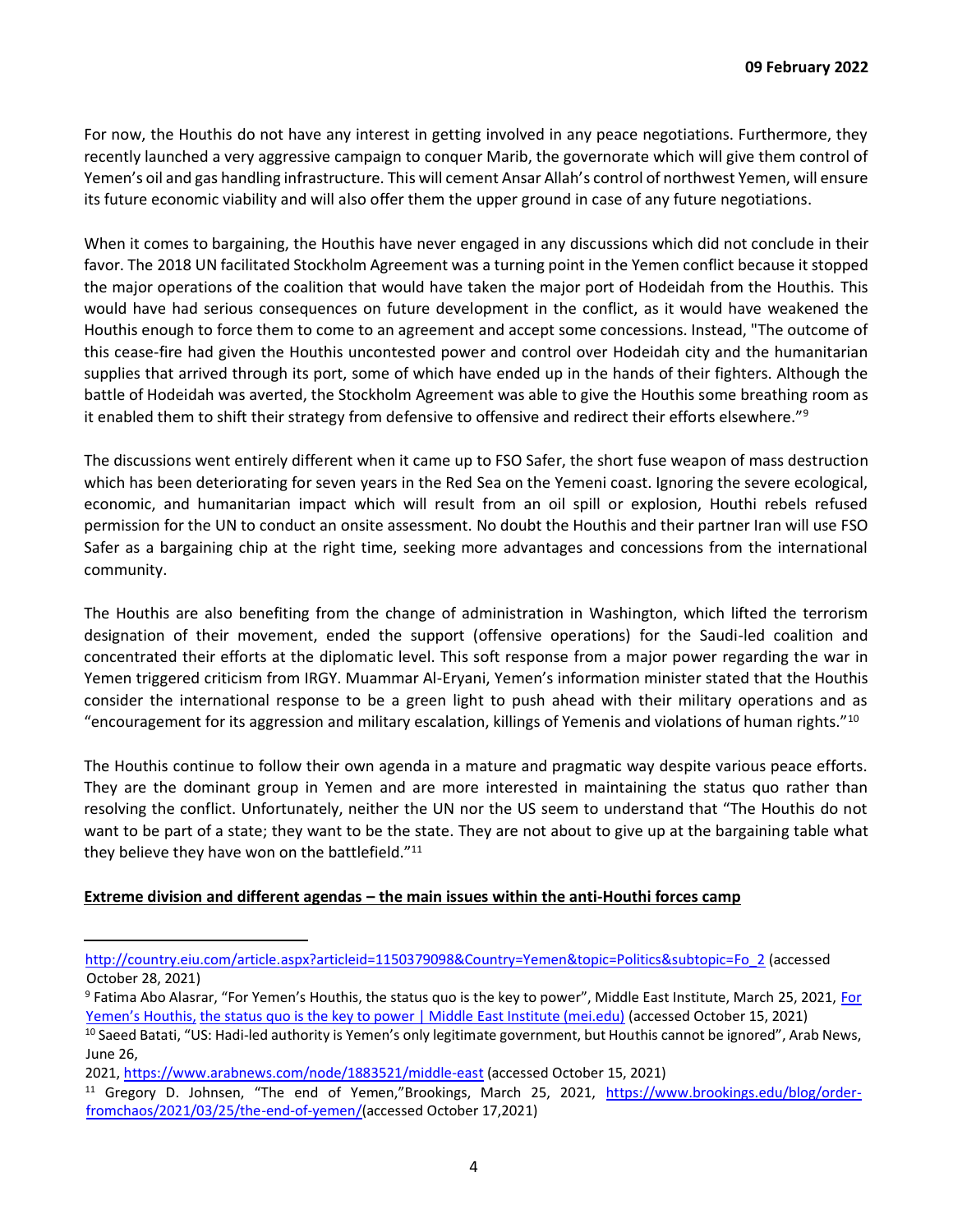Opposing the Houthis, the IRGY is the only Yemeni authority recognized by the international community through UN Security Council Resolution 2216, along with Yemen president Abdo Rabbu Mansour Hadi. Hadi came to power because of the Arab Spring revolt that resulted in the resignation of former President Ali Abdullah Saleh; at the time, Hadi was the vice president. According to Article 116 of the Yemeni Constitution, if the president of the republic's seat falls empty or the president becomes permanently handicapped, the vice president takes over for a term of not more than 60 days, after which fresh presidential elections must be held. As part of a power transfer deal arranged by the Gulf Cooperation Council, Hadi was elected president in a one-candidate election in February 2012 for a two-year term. During the two-year transition phase, political groups held a national peace conference to settle on a new Yemen. When the two years concluded, the political instability deteriorated due to failed presidential election preparations. Once the Houthis took the capital, Sana'a, in September 2014, the country descended into chaos, and Hadi's power began to dwindle.<sup>12</sup>

Hadi was only supposed to be a transitional president until 2014 but his term was an extended for 1 extra year. Before that happened, he was placed under house arrest, resigned under pressure, fled to Aden then to Saudi Arabia, renounced his resignation, and has since been the internationally recognized president that everyone agrees is at least rightfully in charge. Even though the UN and regional countries recognize Hadi as Yemen's rightful president, his six-year exile in Riyadh has weakened his legitimacy in the eyes of many in Yemen's grassroots movement.

Since the beginning of the conflict, the situation in South Yemen has evolved with the appearance of several "islands" dominated by armed actors with loose chain of command and fluid loyalties which complicated the math of achieving peace. Yemen looks like a disintegrated country which is unlikely to be reassembled as a single state after seven years of war, thousands of missiles and bombs, hundreds of thousands of dead, and the world's greatest humanitarian disaster. Instead of one or two Yemens, there are now several Yemens, small statelets, and control zones held by an ever-increasing number of armed organizations, all with their own aims and paths. This is the main reason for the constant failure in reaching a peace agreement – the total misunderstanding of the current state on the ground. "The international community's strategy for mediating an end to the complex war in Yemen is fundamentally misguided. It relies on the delusional belief that a single, strong unitary state could somehow be revived to rule a unified Yemen. Power in Yemen is divided between a dizzying array of actors. Some, like the Houthis and the exiled government of the president, Abdu Rabbu Mansour Hadi, are pretenders to state power. Others function as hybrid or nonstate actors, some armed and some civilian. Just as all are part of the conflict, all are likely to be part of a future peace. The sooner the international community and its mediators dispense with their Westphalian fantasies of a resuscitated Yemeni state, the sooner they can understand the reality of Yemen's conflict—and craft a way forward."<sup>13</sup>

What we are witnessing in Yemen is a profusion of armed groups that are trying to establish themselves as governance actors. The Houthis, the most powerful group, is in control of the northern areas. Hadi government forces control the governorate of Marib, northern Hadhramaut, Shabwah, al-Mahra, Abyan and part of the city of Taiz. STC, backed by the UAE, controls Aden and its surroundings and in the west, along the Red Sea coast, Tareq Saleh commands the dominant forces. UAE originally recruited, trained and paid most of the forces affiliated with the Southern Transitional Council, a situation that has evolved since 2015. The majority of these organizations not

<sup>12</sup> "Have Yemenis given up on Hadi during six-year exile?", Al-Monitor, June 2, 2021, https://www.almonitor.com/originals/2021/06/haveyemenis-given-hadi-during-six-year-exile (accessed October 18, 2021)

<sup>&</sup>lt;sup>13</sup> Nadwa Al-Dawsari, "Fantasies of State Power Cannot Solve Yemen's War", Century International, July 13, 2021, Fantasies of State Power Cannot Solve Yemen's War (tcf.org) (accessed October 20, 2021 )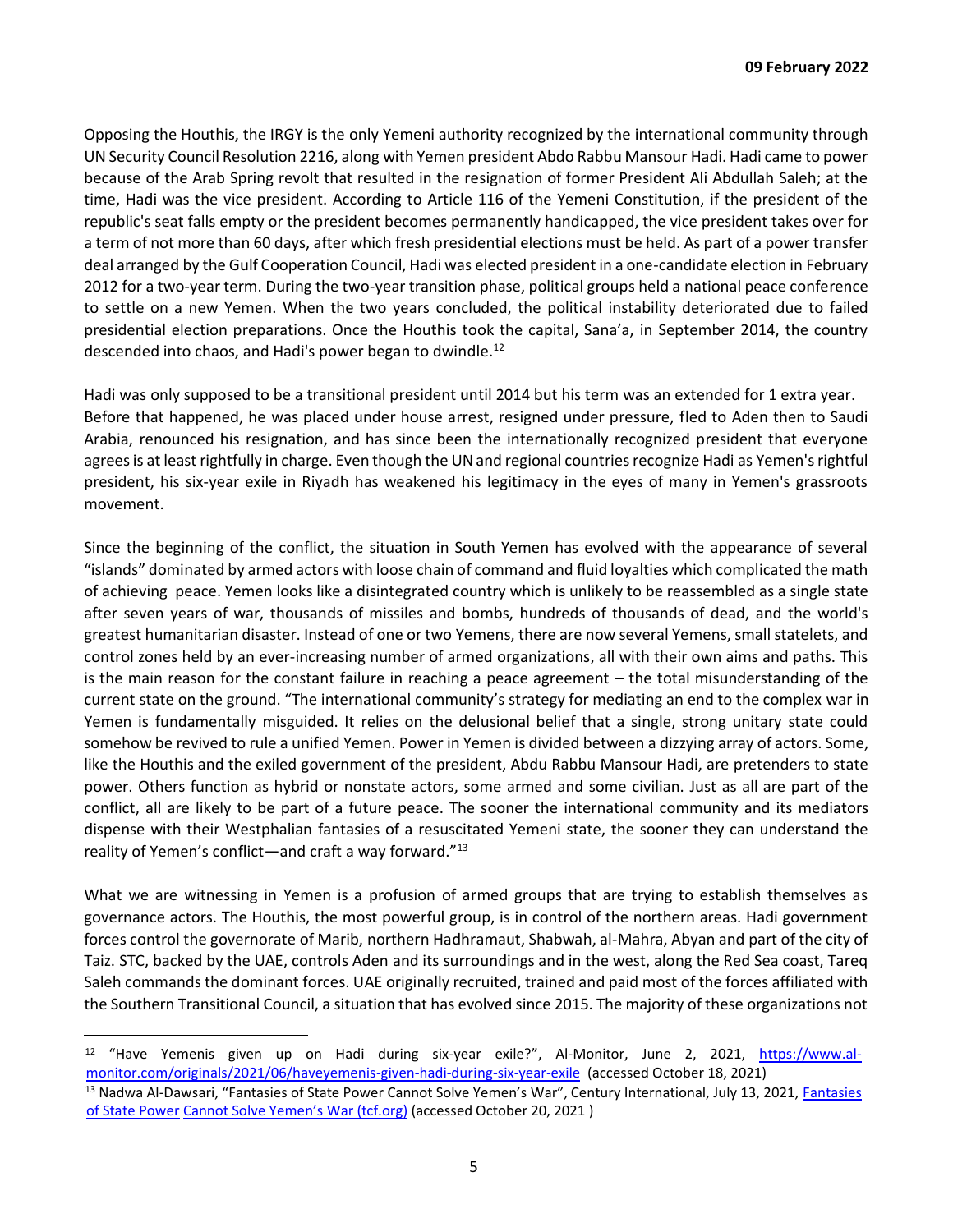only function independently of the Yemeni government, but actually compete with it following personal and local agendas. Furthermore, many of them are influenced by regional sponsors whose objectives may differ with the international community goal of establishing a sovereign and viable national state in Yemen.<sup>14</sup>

The ongoing strategy, which is based on UN Security Council Resolution 2015, has long been a barrier to peace. Aside from the lack of reality in a resolution based on the Houthis' surrender, another important issue is that the war is no longer a one-sided conflict between the government and the Houthis. It's a struggle with several facets and any peace accord in Yemen would need the support of a wide spectrum of Yemeni parties if it is to succeed. As the events in Aden have demonstrated, a peace accord must incorporate pro-secession southern voices – not only the STC's – if a further north-south confrontation is to be avoided.

Another important fact is that the future of president Hadi on the Yemeni political stage will most likely end in conjunction with any peace agreement between the parties involved in conflict. Hadi will almost certainly step down as president in any post-conflict accord, as neither the Houthis nor the anti-Houthis alliance will tolerate his staying in power. This is a well-known fact in government, which posed a question regarding Hadi's good faith in his approach to negotiations. It happened before, in early 2016, when Hadi removed former vice president Khaled Bahah, a figure who was close to the UAE, and appointed Ali Muhsin al-Ahmar, a main supporter of Islah as a replacement, a move which was seen as an attempt to derail the peace talks in Kuwait.

The events in south Yemen might also potentially build a rift between Saudi Arabia and the United Arab Emirates, illustrating the two allies' increasingly divergent aims and methods in Yemen and elsewhere in the Middle East. Although Riyadh has stated that a partition of Yemen would not be tolerated, the STC, which is closely allied with the UAE, has stated that independence remains its ultimate, non-negotiable aim.

The success of the Houthis in the ongoing offensive in Marib could result in considerable consequences for all major internal actors involved in conflict, but surprisingly can also offer a solution to end the conflict. For IRGY this would represent the end since Marib and Shabwa are the most important provinces where they are still in control. STC, on the other hand, could see this as an opportunity to get rid of the IRGY presence, get out from the Riyadh Agreement and achieve the purpose for which it was created - the independence of the south from the north. With Houthis in control of the north and STC the only major player in the south, conditions could be created to justify direct talks between the two sides regarding a ceasefire agreement. "So deep is the enmity between the STC and Hadi that many Council officials see the Huthis as less threatening than the government. Some STC representatives believe their group would be best served by reaching an accommodation with the de facto authorities in Sanaa, if the Huthis can be convinced to limit their political and territorial ambitions to Yemen's north (an idea which some but not all Huthi leaders share)."<sup>15</sup>

At this moment there is no real motivation in anti-Houthi camp for serious deal making and coalition building. In order to move ahead with peace negotiations, the UN special envoy needs to work with as many parties it possibly can and not just armed actors: civil society, NGOs, women's groups and all pro-peace groups inside Yemen. He needs to articulate a vision less for peace but more for a political process that accounts for all these factors and doesn't rush to a quick solution which may suit the interests of international players but is likely to spark a new and bloodier round of conflict.

 $14$  ibid

<sup>&</sup>lt;sup>15</sup> "Rethinking Peace in Yemen", International Crisis Group, July 2, 2020, https://www.crisisgroup.org/middle-east-northafrica/gulf-andarabian-peninsula/yemen/216-rethinking-peace-yemen (accessed October 19, 2021)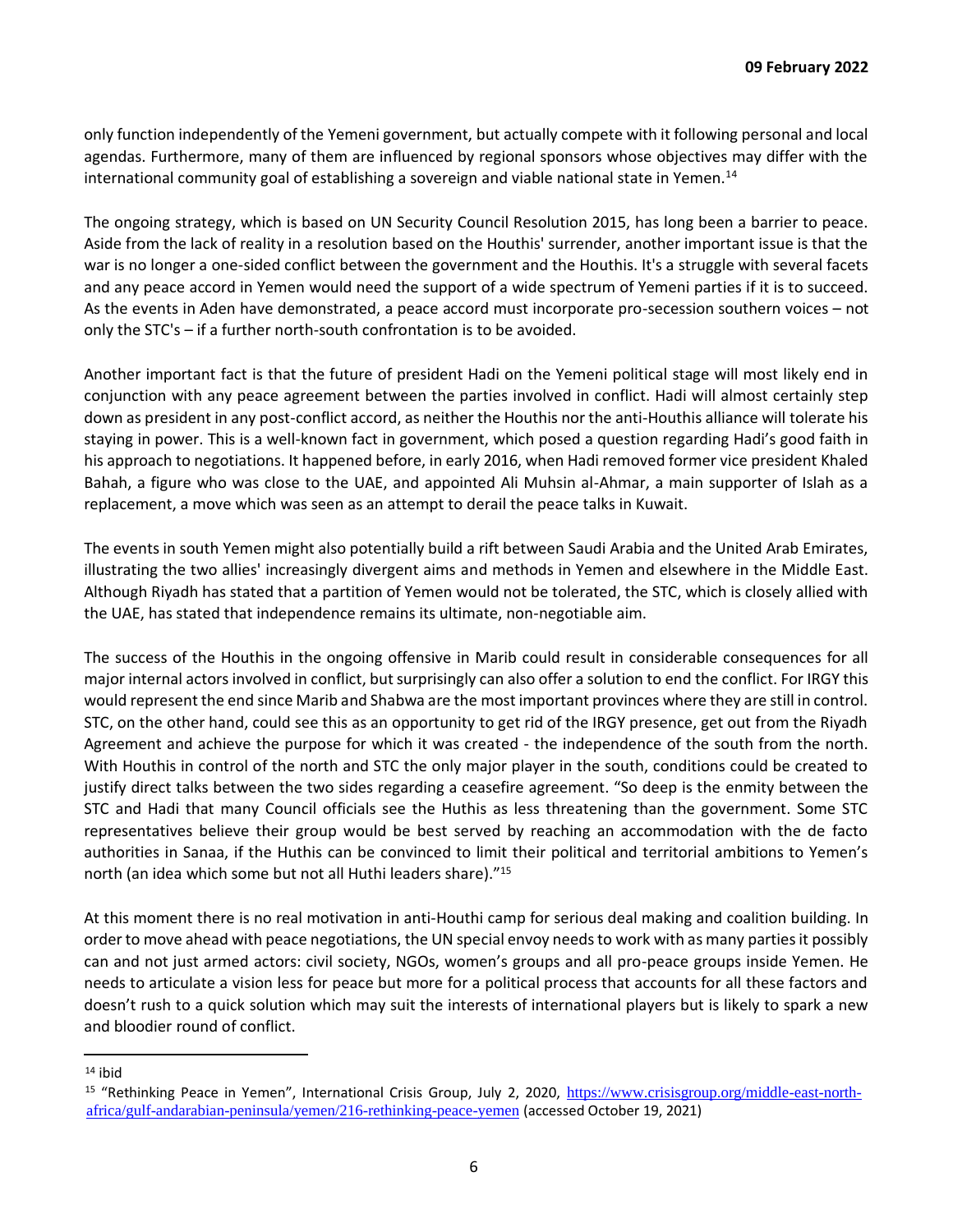#### **The Coalition to restore legitimacy in Yemen**

UN Security Council Resolution 2216, adopted in April 2015, authorizes military intervention against the Houthi rebels and the reinstatement of Abdo Rabbu Mansour Hadi as the recognized president of Yemen. Saudi Arabia assumed the leading role of the coalition including Egypt, Morocco, Jordan, Sudan, UAE, Kuwait, Qatar, and Bahrain. Planned as a six week-operation according to Saudi Arabia, Operation Decisive Storm launched in order to implement the UN resolution has not gone according to plan. Seven years later, the coalition "has not achieved any of its military objectives in Yemen. President Hadi remains in exile, his government is weak and in disarray, and the Houthis are stronger now than they were when the fighting began."<sup>16</sup>

#### **Saudi Arabia is looking for a way out**

Caught in this clash for too long, without real prospects of any achievement in the short term, and with allegations of multiple war crimes<sup>17</sup> which have damaged their image internationally and in the eyes of many Yemenis and abandoned by its main US ally, Saudi Arabia is looking for a way out. With UAE and Sudan withdrawing almost all their forces, it is becoming clearer that a political solution is the only plausible way to end this conflict.

Following this path, recent discussions started earlier this year in Baghdad between long time regional rivals Saudi Arabia and Iran with Iraqi mediation. The two Middle Eastern archrivals meeting offered the opportunity not only to ease tensions in region but also to reestablish diplomatic relations between them and maybe reach a solution to end the conflict in Yemen. "Multiple rounds of discussions have been held in Baghdad since the first direct talks between Riyadh and Tehran took place in early April. Saudi Arabia has sought talks with Iran as the kingdom tries to end its years-long war in Yemen against Iran-backed Houthi rebels, having lost an unflinching supporter in President Joe Biden's predecessor, Donald Trump. Iran, meanwhile, appears to have calculated that a gradual detente with Saudi Arabia, a longtime U.S. ally, will work in its favor during renewed nuclear talks with Washington and world powers."<sup>18</sup> A gradual re-engagement with Saudi Arabia could also expand Iran's options for new trade routes as a promising path to neutralize and circumvent US sanctions.

Dominated by mistrust on both sides, the talks seem to be on a "good path"<sup>19</sup> as Iran's foreign minister said during his first visit to Lebanon since taking his post after Iran's presidential elections. He also advocates in favor of continued dialogue between the two regional archrivals as part as Iran's priority of improving relations with its neighbors.

<sup>&</sup>lt;sup>16</sup> Gregory D. Johnsen, "The end of Yemen," Brookings, March 25, 2021, https://www.brookings.edu/blog/orderfromchaos/2021/03/25/the-end-of-yemen/ (accessed October 21, 2021)

<sup>&</sup>lt;sup>17</sup> UN Group of Eminent International and Regional Experts on Yemen, "Yemen: A Pandemic of Impunity in a Tortured Land", 9 September

<sup>2020,</sup> https://www.ohchr.org/EN/HRBodies/HRC/Pages/NewsDetail.aspx?NewsID=26218&LangID=E (accessed October 21, 2021)

<sup>&</sup>lt;sup>18</sup> Qassim Abdul-Zahra, "Iran, Saudi sides continue tension-easing talks in Baghdad", The Associated Press, September 27, 2021, https://apnews.com/article/middle-east-iran-saudi-arabia-iraq-tehran-9f6064e5e917df8cd8182839c23b8f27 (accessed October 22, 2021)

<sup>&</sup>lt;sup>19</sup> Bassem Mroue, "Iranian FM in Beirut says Iran-Saudi talks on a 'good path'", The Associated Press, October 7, 2021, https://apnews.com/article/lebanon-beirut-iraq-baghdad-tehran-c49a15190cbbec949978e4c4b82c03fb (accessed October 25, 2021)

<sup>&</sup>lt;sup>20</sup> Nadwa Al-Dawsari, "Fantasies of State Power Cannot Solve Yemen's War", Century International, July 13, 2021, *Fantasies* of State Power Cannot Solve Yemen's War (tcf.org) (accessed October 23, 2021)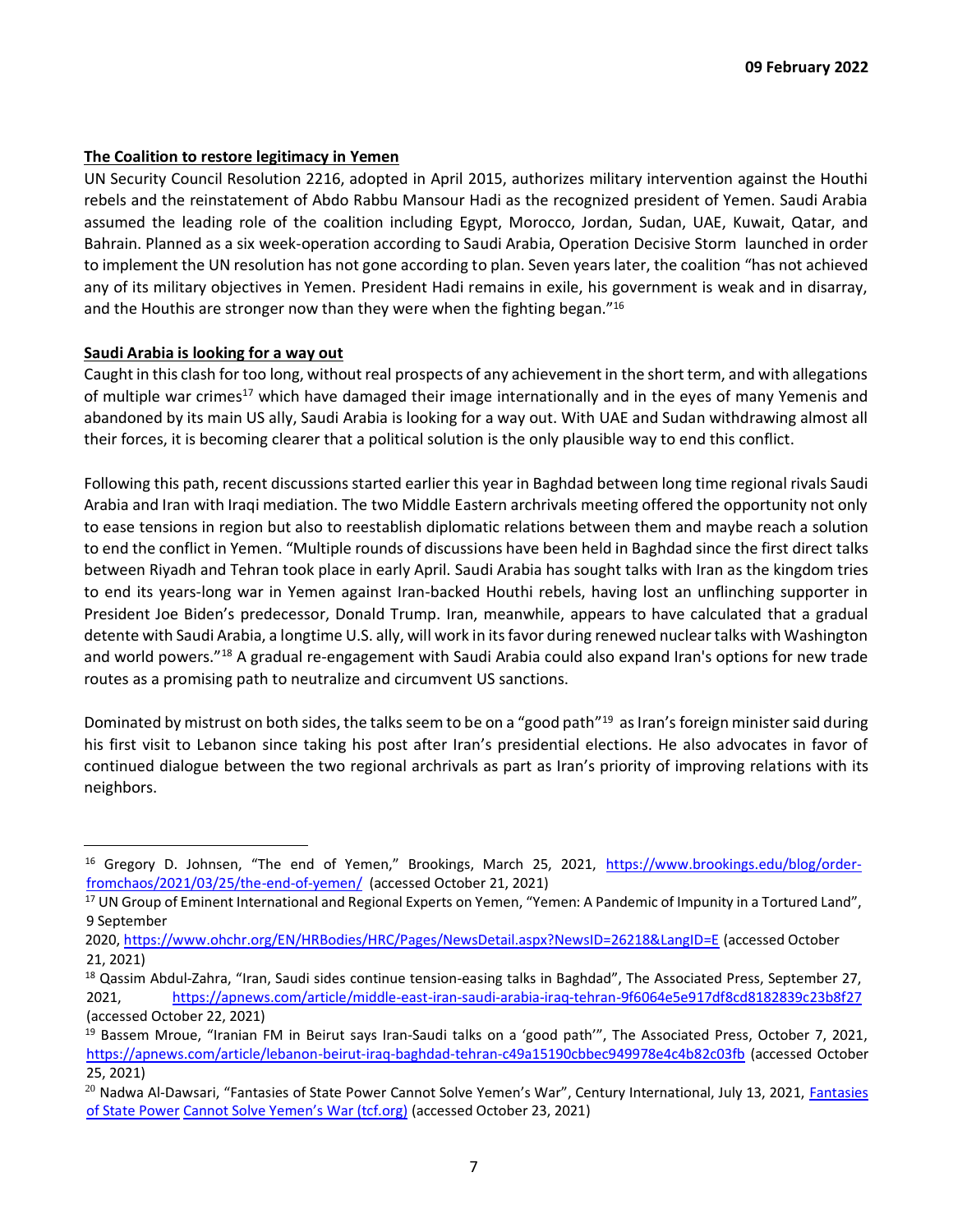#### **The United Arab Emirates – an influential player in the area**

UAE also had a large impact on the Yemen conflict. As one of the major contributors to the coalition, the Emirati played a key role in pushing out the Houthis from the South in 2016. "Ever since, the Emirates has built a strong influence in the south and the west coast of Yemen, where it has created, trained, and commanded forces that operate entirely outside the Yemeni government chain of command. It is responsible for creating armed actors with incoherent ideologies and weak cohesion that clashed with the Yemeni government, and which have contributed to dividing the anti-Houthi camp—divisions that have given military advantages to the rebel group."<sup>20</sup> After withdrawing its ground forces in 2019, UAE has continued to gain influence in Yemen. Besides backing up different small groups and internal actors like STC, it also developed an interest in some Yemeni islands of strategic importance in the area. According to some sources, UAE "retains a heavy military influence on Socotra Island, and is building an airbase on Perim Island in the strategic international strait of Bab al-Mandab in the Red Sea.<sup>21</sup> Moreover, as part of the latest developments in the diplomatic arena, the normalization of Israel - UAE relations with the Abraham Accord has the potential to feed the Houthi rhetoric claiming that only the Houthis are fighting Israel.<sup>22</sup>

But in response to the political crisis in Yemen, the coalition no longer seems able to achieve the goal for which it was originally created. The required cohesion within the coalition is eroding as the two main powerhouses are following different agendas: while still supporting the IRGY, Saudi Arabia is looking for a way out of this expensive campaign. On the other hand, UAE seems to support a secessionist south in Yemen. "While the United Arab Emirates informed the Panel that it continues to support Yemeni counter-terrorism forces, the Panel also documented the continuing support of the United Arab Emirates for the Southern Transitional Council, some forces affiliated with the Southern Transitional Council and some west coast forces."<sup>23</sup>

#### **The United States of America – the struggle between a new external policy and national interest**

On the 20th of January, 2021, the 46th president of the United States took the oath on the West Front of the Capitol. Despite the importance of the moment, everyone was waiting for the radical changes in state policy that were to come. Two weeks later, in his first foreign policy speech as president, Biden announced his first decisions regarding the conflict in Yemen: an end to US support for Saudi-led offensive operations in Yemen, nomination of a US special envoy for Yemen, and freezing arms sales to Saudi Arabia.<sup>24</sup> By the end of February, President Biden also revoked one of the last foreign policy actions that Trump administration promoted - the designation of the Houthis as a Foreign Terrorist Organization (FTO). Effectively, these decisions seemed to lead to the idea that the United States has moved from supporting one party in the conflict to assuming the role of a peace broker.

This new path in US foreign policy was confirmed on March 3, 2021, when the Biden administration released the Interim National Security Strategic Guidance, the first official document which presented President Biden's vision for how America will engage with the world. In the paragraph regarding the Middle East, it is stated: "...we do not believe that military force is the answer to the region's challenges, and we will not give our partners in the Middle

<sup>&</sup>lt;sup>21</sup> Nadwa Al-Dawsari, "Fantasies of State Power Cannot Solve Yemen's War"

<sup>22</sup> Abdulghani Al-Iryani, "With Enemies Like These, Who Needs Friends?", The Sana'a Center for Strategic Studies, October 15, 2020, https://sanaacenter.org/publications/analysis/11729 (accessed October 24, 2021)

<sup>&</sup>lt;sup>23</sup> UN Panel of Experts on Yemen, "Final report of the Panel of Experts on Yemen", January 25, 2021, 15

<sup>&</sup>lt;sup>24</sup> Julian Borger and Patrick Wintour,"Biden announces end to US support for Saudi-led offensive in Yemen," The Guardian, February 4,2021, https://www.theguardian.com/world/2021/feb/04/us-end-support-saudi-led-operations-yemenhumanitarian-crisis (accessed October 26, 2021)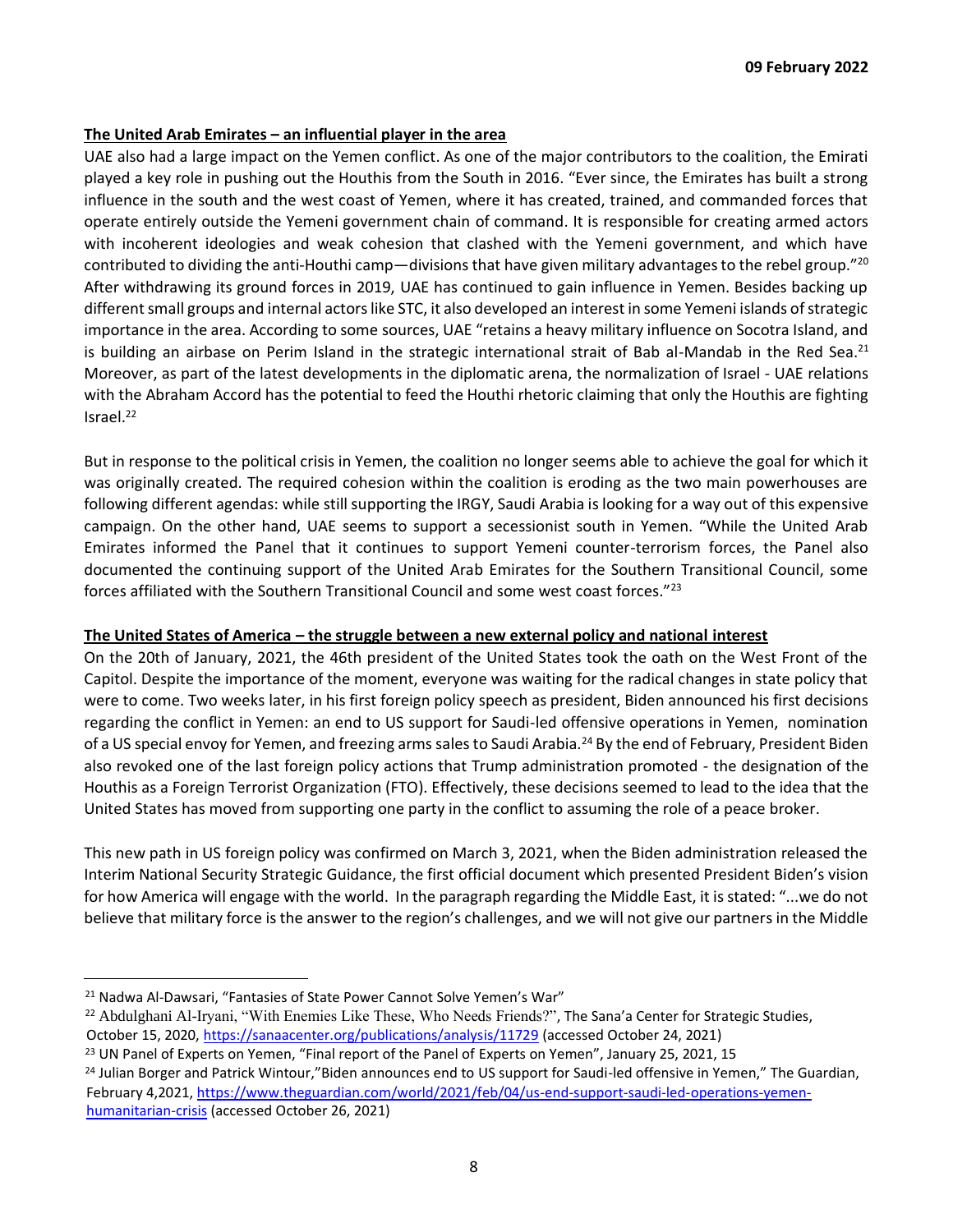East a blank check to pursue policies at odds with American interests and values. That's why we have withdrawn U.S. support for offensive military operations in Yemen and backed UN efforts to end the war."<sup>25</sup>

Ending US military assistance for Saudi Arabia's war in Yemen (for offensive operations) is not a new topic on the US political scene. In 2019, Congress passed a resolution to cut off support for the Saudi campaign. "Today, the US House of Representatives took a clear stand against war and famine and for Congress's war powers by voting to end our complicity in the war in Yemen." Senator Bernie Sanders and Democratic Congressman Ro Khanna issued in a joint statement.<sup>26</sup> But President Trump used his veto, and the move was blocked. Two years from that attempt, the Biden Administration assumes this measure as part of the new orientation of US diplomacy in the Middle East. However, in order to sweeten the tone a little, the US committed to provide support to Saudi Arabia in combating drone and ballistic missile attacks used by the Houthi rebels.

All these measures taken by the Biden Administration were aimed toward applying more pressure on the main local actors involved in the Yemen conflict (Saudi Arabia, UAE and Houthis) in the hope of reaching a lasting peace agreement. Eight months later, the results seem to be far different than what was expected. Not only has no peace agreement been reached, but the violence climbed with the Houthis engaged in a ferocious offensive to capture Marib Province. Although the US does not have a military presence in Yemen, the current situation seems to replicate the Afghanistan allied-withdrawal situation. Following the same pattern, the Houthis in control of the entirety of Yemen is a very plausible scenario. This will put the US, for a second time in such a short period, in a very delicate situation to deal with an entity which they labeled as a terrorist organization. That is why an assessment of external policy regarding Yemen seems to be the most logical way forward for the Biden administration.

On the other hand, it seems like President Biden is facing his first real foreign policy test - how to deal with Saudi Arabia. The suspension of US military sales for the offensive purposes might have a moral dimension but in the end America's interest and America's power are the dominant considerations. According to statistics presented by the International Peace Research Institute in Stockholm, Saudi Arabia is the largest importer of weapons in the United States, with sales to Riyadh accounting for 24% of US arms exports. This should be the reason why

"President Joe Biden's approach to Saudi Arabia represents a "recalibration" and not a break in historically close ties," as a State Department spokesman said.<sup>27</sup> Regarding this situation, Frederick Kempe, president of the Atlantic Council think-tank, said: "The reality is you'd rather have a flawed, and perhaps even deeply flawed ally, than an adversary in this era of new power and big power competition where Saudi Arabia might depend more on China, more on Russia for its arms deliveries, for its economic strength."<sup>28</sup> President Obama understood this aspect,

 $25$  Interim National Security Strategic Guidance, (Washington, The White House, 2021), 11

<sup>&</sup>lt;sup>26</sup> Julian Borger and Patrick Wintour,"Yemen war: Congress votes to end US military assistance to Saudi Arabia, "The Guardian, April 4,2019, https://www.theguardian.com/world/2019/apr/04/yemen-saudi-arabia-war-us-military-assistancevote-congress-trump-veto-latest (accessed October 26, 2021)

<sup>&</sup>lt;sup>27</sup> Nick Wadhams, "U.S. Calls Tougher Saudi Stance a Recalibration, Not a Rupture," Bloomberg, March 1, 2021, https://www.bloomberg.com/news/articles/2021-03-01/u-s-calls-tougher-saudi-stance-a-recalibration-not-a-rupture (accessed October 14, 2021)

 $^{28}$  Abigail Ng,"Biden needs Saudi support, and that could make it tough to pressure Riyadh on human rights: Atlantic Council CEO,"CNBC, March 2, 2021, [https://www.cnbc.com/2021/03/02/biden-needs-saudi-support-that-makes-it-tough](https://www.cnbc.com/2021/03/02/biden-needs-saudi-support-that-makes-it-tough-to-push-for-human-rights.html)[to-push-for-human-rights.html](https://www.cnbc.com/2021/03/02/biden-needs-saudi-support-that-makes-it-tough-to-push-for-human-rights.html) (accessed October 14, 2021)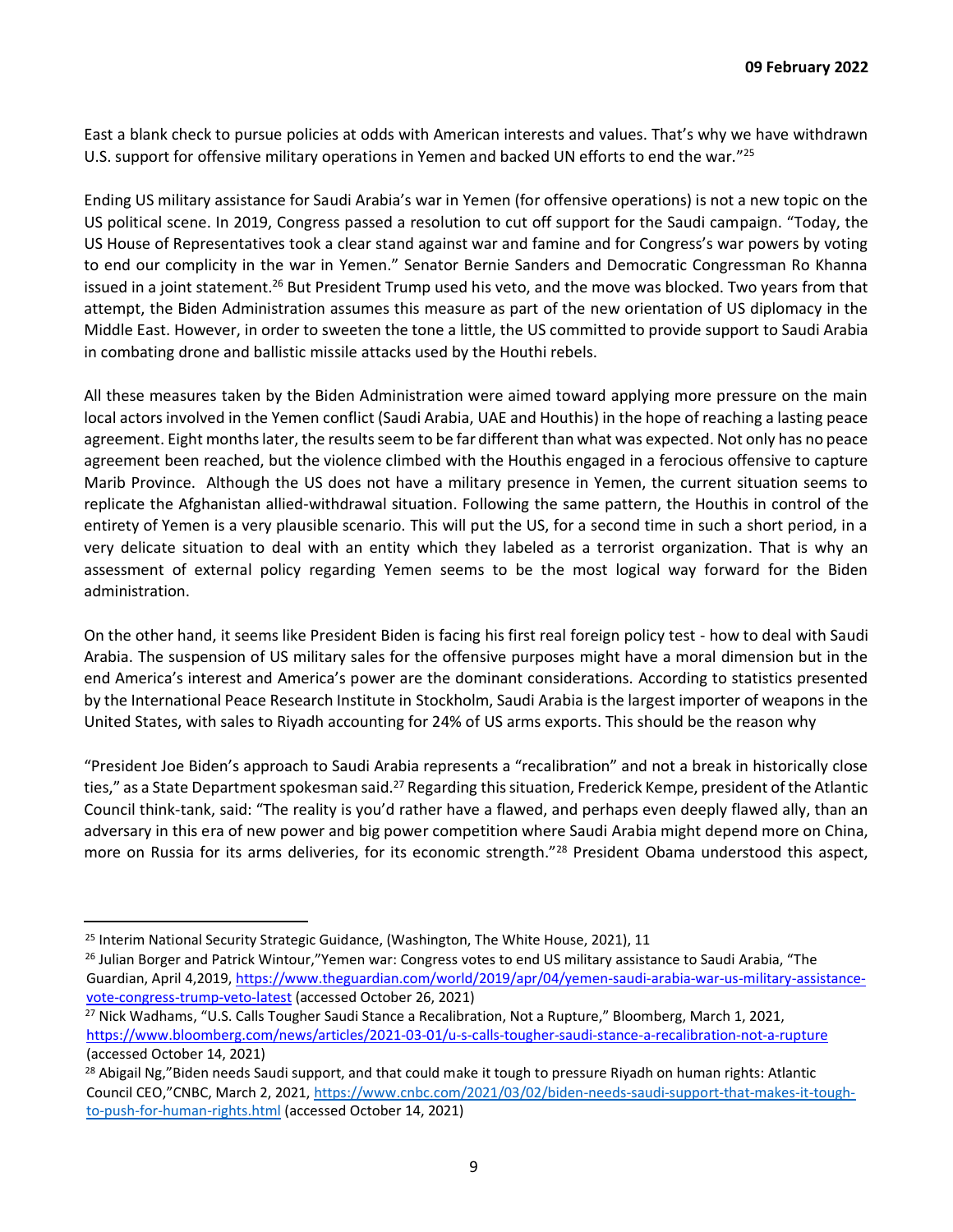President Trump also understood that when he made Saudi Arabia his first foreign trip, and President Biden understands this, too. It is about an exchange, not an alliance and it is about maintenance of American power.<sup>29</sup>

#### **No way ahead on peace negotiations led by the United Nations**

The UN has been involved in the conflict in Yemen from the very beginning. Troubled by the Houthi offensive in the south of the country, the UN Security Council issued Resolution 2216 in May 2015 which recognized Abdo Rabbu Mansour Hadi as president of Yemen and authorized a coalition led by Saudi Arabia to intervene and restore order in the country. Since then, UN has appointed three different special envoys to mediate peace, none of whom have been particularly successful in completing their task.

On his final briefing to the United Nations Security Council on 15 June 2021, Martin Griffiths, the second Special Envoy for Yemen, made a statement that can summarize the convoluted situation in Yemen: "Over the course of the conflict, armed and political actors have multiplied and fragmented. Foreign interference has grown not diminished. What was possible in terms of conflict resolution years ago is not possible today. And what is possible today may not be possible in the future."<sup>30</sup> He also expressed the disappointment regarding the accomplishments during his mandate: "what has been most frustrating during my time has been the absence of comprehensive peace talks. … the last time the parties sat down to discuss these issues was there in Kuwait in 2016 five years ago. And this is of course deeply shocking"<sup>31</sup>.

But what went wrong with the UN approach? One can specify two causes which drove to this outcome. First, the UN does not have the same influence on the main parties present in conflict. While the UN has on many occasions successfully set pressure on the Saudi led coalition and IRGY to deescalate, they failed every time when they tried to impose the same kind of pressure on the Houthis. The situation in Yemen portrays, in the horrid way, the constant dilemma which grinds the United Nations: it has the power to adopt resolutions, but not always the power to implement them - sometimes creating catastrophic situations. The implementation of a UN resolution can be done in two ways: direct enforcement, when the content of the decision is implemented by another actor, or indirect enforcement, when coercive measures are taken against the actor who does not comply to impose the measures. Unfortunately, the UN has no control on the Houthis and without any leverage it is almost impossible to gain success on the diplomatic ground. As an example, the efforts made by the UN Special Envoy to halt the siege on Marib have arrived at a deadlock, indicating the declining influence of the international community in Yemen's conflict.

The second cause was also acknowledged by the former UN envoy in his last speech, and it concerns a highly fragmentated Yemen, with the appearance of numerous new actors who are controlling large parts of the country. Those non-state actors are controlling, at this moment, around two-thirds of the entire country (by geographic area), in southern and western Yemen. The STC, STC- affiliated forces, local factions, and the western forces are in control of more strategic areas and more land than the Houthis and the IRGY and they are antagonistic to both. All these actors are not present in the peace talks and there has not been any serious attempt to understand the

<sup>&</sup>lt;sup>29</sup> "US remains top arms exporter and grows market share," BBC, March 15, 2021, https://www.bbc.com/news/business-56397601 (accessed October 14, 2021)

<sup>&</sup>lt;sup>30</sup> "Briefing to United Nations Security Council by the Special Envoy for Yemen – Martin Griffiths", United Nations Office for the Coordination of Humanitarian Affairs, June 15, 2021, Briefing to United Nations Security Council by the Special Envoy for Yemen – Martin Griffiths, 15 June 2021 - Yemen | ReliefWeb (accessed October 23, 2021)

 $31$  ibid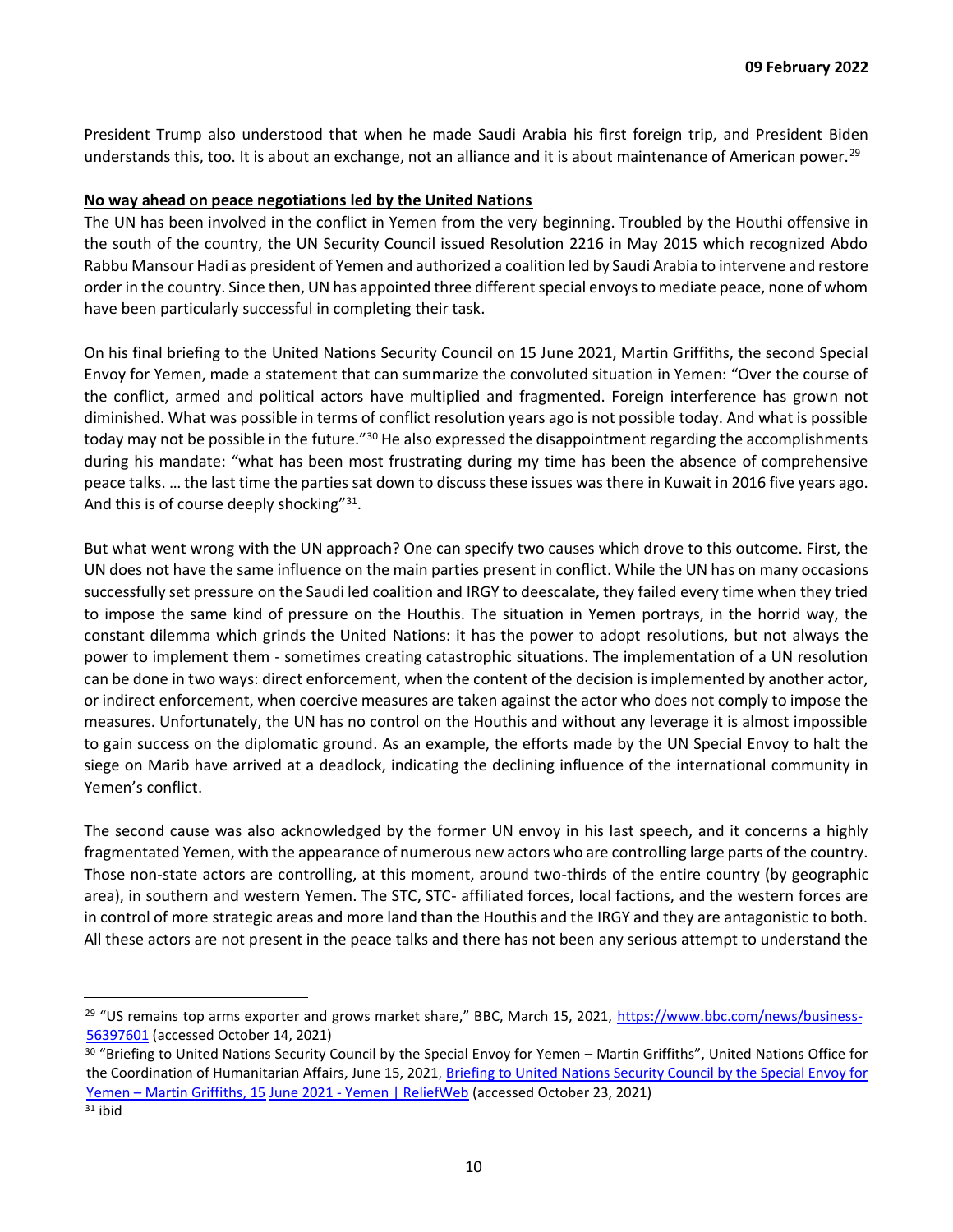dynamics within these actors, their interests, and their desire to contribute to peace negotiations. This shows how the UN seemed to be completely disconnected from the reality that has evolved in past years.<sup>32</sup>

The lack of influence on the Houthis can be proved with another sonorous diplomatic failure that the UN faced in the last years of the Yemen conflict – the case of FSO Safer. For some time, UN attempted to assemble a team of experts to assess the situation of the tanker anchored just 4.8 nautical miles off the Yemen coast. In November of 2020 the UN reached an agreement with the Houthi forces to assess the condition of the vessel. One year later the mission had failed to launch. "As a result, we still do not know the exact condition of the vessel, nor what the best solution would be to deal with 1.1 million barrels of oil in an ageing tanker located in an environmentally sensitive area of the Red Sea"<sup>33</sup> Inger Andersen, Executive Director of the UN Environment Program (UNEP) said.

In August, UN Secretary-General Antonio Guterres named Swedish diplomat Hans Grundberg as his new Yemen envoy. However, this change does not seem to bring a new approach or a change in the attitude of the parties involved in the conflict. "There is no use in having any dialogue before airports and ports are opened as a humanitarian necessity and priority," the Houthi negotiator Mohammed Abdulsalam, who is based in Oman, tweeted in response to Grundberg's appointment<sup>34</sup>. Trying to develop more his statement, he said that UN envoy "has nothing in his hands"<sup>35</sup>. There is no doubt that the new envoy faces an incredible challenge and that it does not have all the instruments necessary to achieve an immediate result. How will he interpret the reality on the ground and the way that he will use his leverage will determine the success of his diplomacy.

## Conclusion

A strong internal fragmentation constitutes the main obstacle for reaching a peace agreement in Yemen. Acknowledging this reality is essential for creating alternative ways that might enable effective interventions to end the war and establish long-term strategies to address regional security. Attaining peace and building a state is no longer a two-part deal between the Houthis and the IRGY. Honestly, such an approach will only cause more disintegration and more violence within the armed groups inside the country. Saudi Arabia and UAE must engage with their Yemeni partners, with UN assistance, to rearrange the anti-Houthi coalition deck in a way that reduces the immediate risk of additional violence.

When it comes to reaching a peace deal, the anti-Houthi forces have different interests, and they are following different agendas. Any peace agreement will mean the end for President Hadi and his government since neither the Houthis nor the STC will accept him staying in power. That is the reason why his will and efforts to put an end to this conflict are arguable. On the other hand, for the STC, the ultimate objective is an independent south Yemen, and they are ready to be part of any negotiation with anyone as far as the outcome of that will materialize in realizing that ambition.

<sup>&</sup>lt;sup>32</sup> "Can a New U.N. Envoy Produce Peace in Yemen?", The Arab Gulf States Institute in Washington, July 15, 2021, https://www.youtube.com/watch?v=XGgvJDILDGs (accessed October 27, 2021)

<sup>&</sup>lt;sup>33</sup> Radina Gigova and Kara Fox, "Decaying oil tanker off Yemen could disrupt clean water supply for 9 million people", CNN, October 12, 2021, Yemen: Decaying oil tanker could disrupt clean water supply for 9 million people - CNN (accessed October 21, 2021)

<sup>34</sup> Ghaida Ghantous, "Top Houthi negotiator says no point in meeting new U.N. envoy now", Reuters, August 8, 2021, Top Houthi negotiator says no point in meeting new U.N. envoy now | Reuters (accessed October 21, 2021) <sup>35</sup> ibid